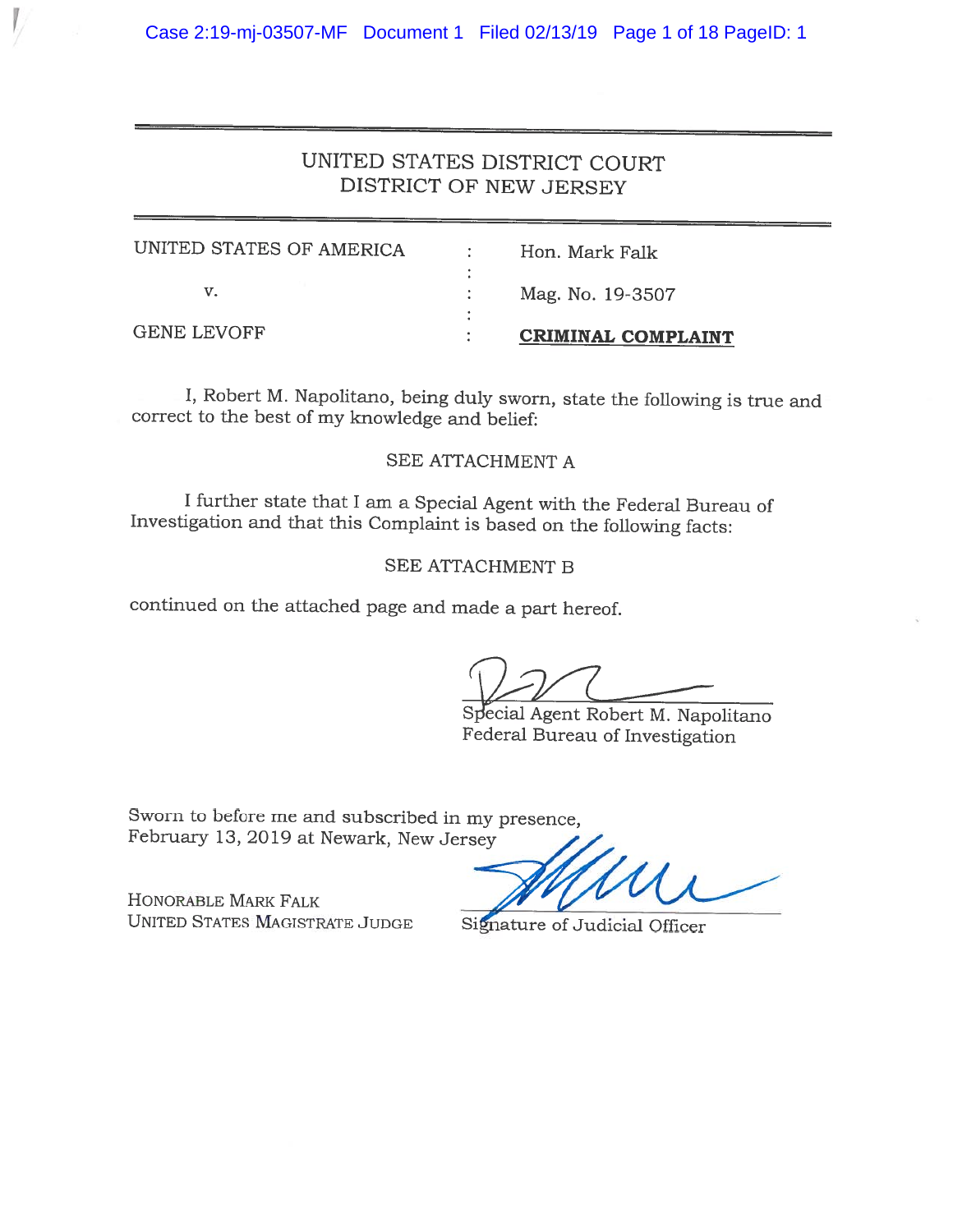Case 2:19-mj-03507-MF Document 1 Filed 02/13/19 Page 2 of 18 PageID: 2

#### ATTACHMENT A

## Count One (Securities Fraud)

From in or around February 2011 through in or around April 2016, in Hudson County, in the District of New Jersey, and elsewhere, defendant

#### GENE LEVOFF

did unlawfully, willfully, and knowingly, directly and indirectly, by the use of the means and instrumentalities of interstate commerce, and the mails and of the facilities of national securities exchanges, in connection with the purchase and sale of securities, use and employ manipulative and deceptive devices and contrivances, in violation of Title 17, Code of Federal Regulations, Section 240. iOb-5, by (a) employing devices, schemes, and artifices to defraud; (b) making untrue statements of material facts and omitting to state material facts necessary in order to make the statements made, in the light of the circumstances under which they were made, not misleading; and (c) engaging in acts, practices, and courses of business which operated and would operate as <sup>a</sup> fraud and deceit upon persons, to wit: by executing and causing others to execute securities transactions in the securities of Company-1 on the basis of material nonpublic information concerning Company-1 in breach of a duty of trust and confidence that was owed directly, indirectly, and derivatively to the issuers of those securities, the shareholders of the issuers, and to other persons who were the source of the material nonpublic information.

In violation of Title 15, United States Code, Sections 78j(b) and 78ff, Title 17, Code of Federal Regulations, Section 240.10b-5 and 240.10b5-2, and Title 18, United States Code, Section 2.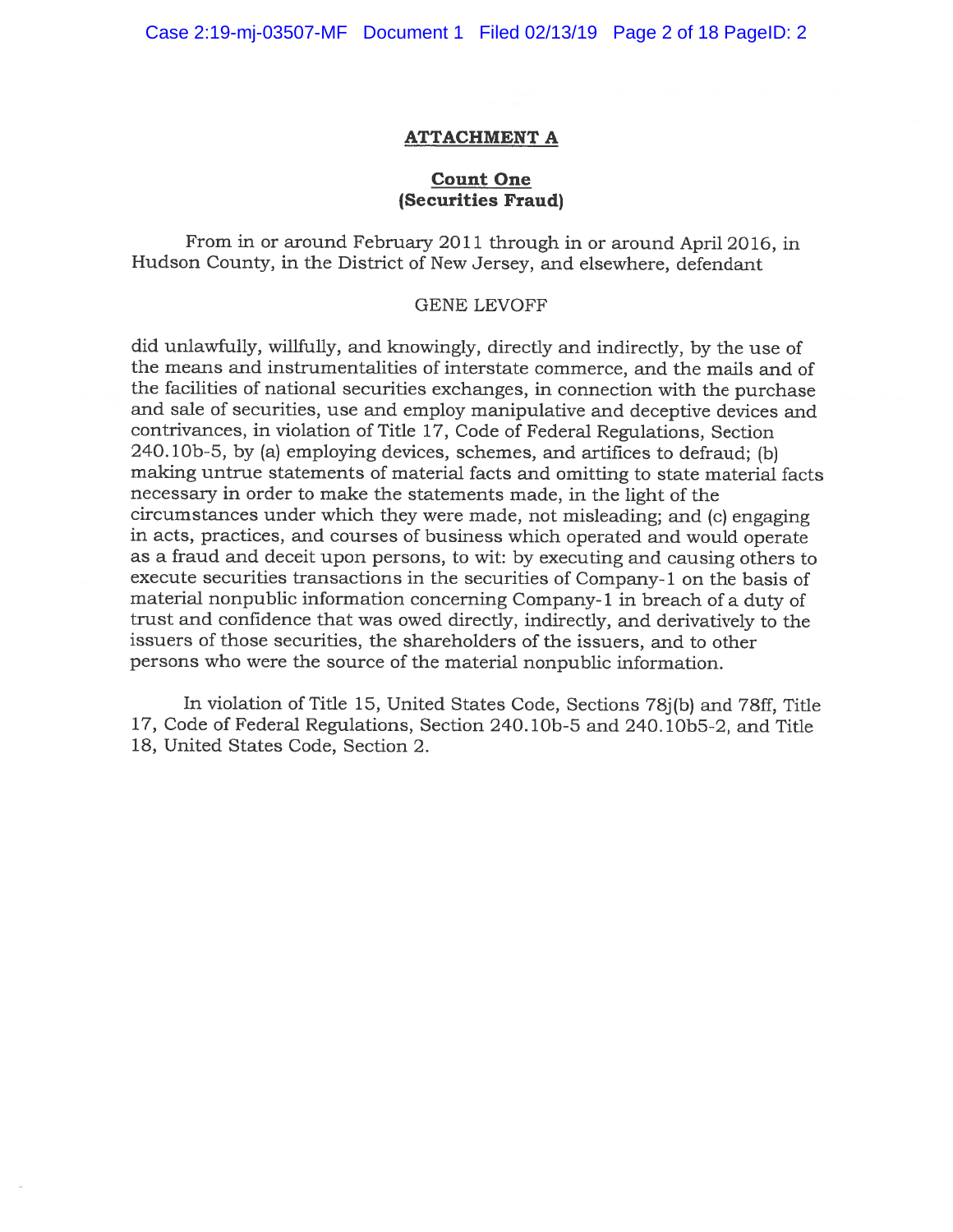#### ATTACHMENT B

., Robert M. Napolitano, am a Special Agent with the Federal Bureau of Investigation ("FBI"). <sup>I</sup> am fully familiar with the facts set forth herein based on my own investigation, my conversations with law enforcement officers, witnesses, and others, and my review of reports, documents, and items of evidence. Because this Complaint is being submitted for <sup>a</sup> limited purpose, <sup>I</sup> have not set forth each and every fact that <sup>I</sup> know concerning this investigation. Where statements of others are related herein, they are related n substance and in part. Where I assert that an event took place on a particular date, <sup>I</sup> am asserting that it took <sup>p</sup>lace on or about the date alleged. All times are approximate and, unless otherwise noted, are in the Pacific Time Zone.

# Background Information

1. At all times relevant to this Complaint:

a. Company-i was <sup>a</sup> <sup>g</sup>lobal technology company headquartered in Cupertino, California that designed, developed, and sold consumer electronics, computer software, and online services. Company-1 was a publicly traded company whose securities were listed on the NASDAQ Stock Market. In terms of market capitalization, Company-i was consistently among the most valuable companies in the world.

b. Defendant GENE LEVOFF ("LEVOFF") was employed by Company-i at its headquarters in Cupertino. From in or around <sup>2008</sup> through in or around 2013, LEVOFF, an attorney, was the Director of Corporate Law at Company-i. From in or around <sup>2013</sup> through his termination in or around September 2018, LEVOFF was the Senior Director of Corporate Law at Company-i. In that role, LEVOFF functioned as the top corporate attorney at Company-i, reporting directly to Company-i's General Counsel. Among other things, LEVOFF was responsible for overseeing Company-i's compliance with securities laws, which included advising others regarding U.S. Securities and Exchange Commission (the "SEC") filings and financial reporting. In or around February 2018, Company-1 named LEVOFF its Corporate Secretary, a title he maintained until his termination. Before that, LEVOFF held the role of Assistant Secretary. from in or around September <sup>2008</sup> through in or around July 2018, LEVOFF served on Company-1's Disclosure Committee, and, as a result, had access to and obtained Company-i's draft SEC filings and earnings materials before Company-1 disclosed its quarterly and yearly financial results to the public. LEVOFF served as one of the Disclosure Committee's co chairpersons from in or around December <sup>2012</sup> through in or around July 2018.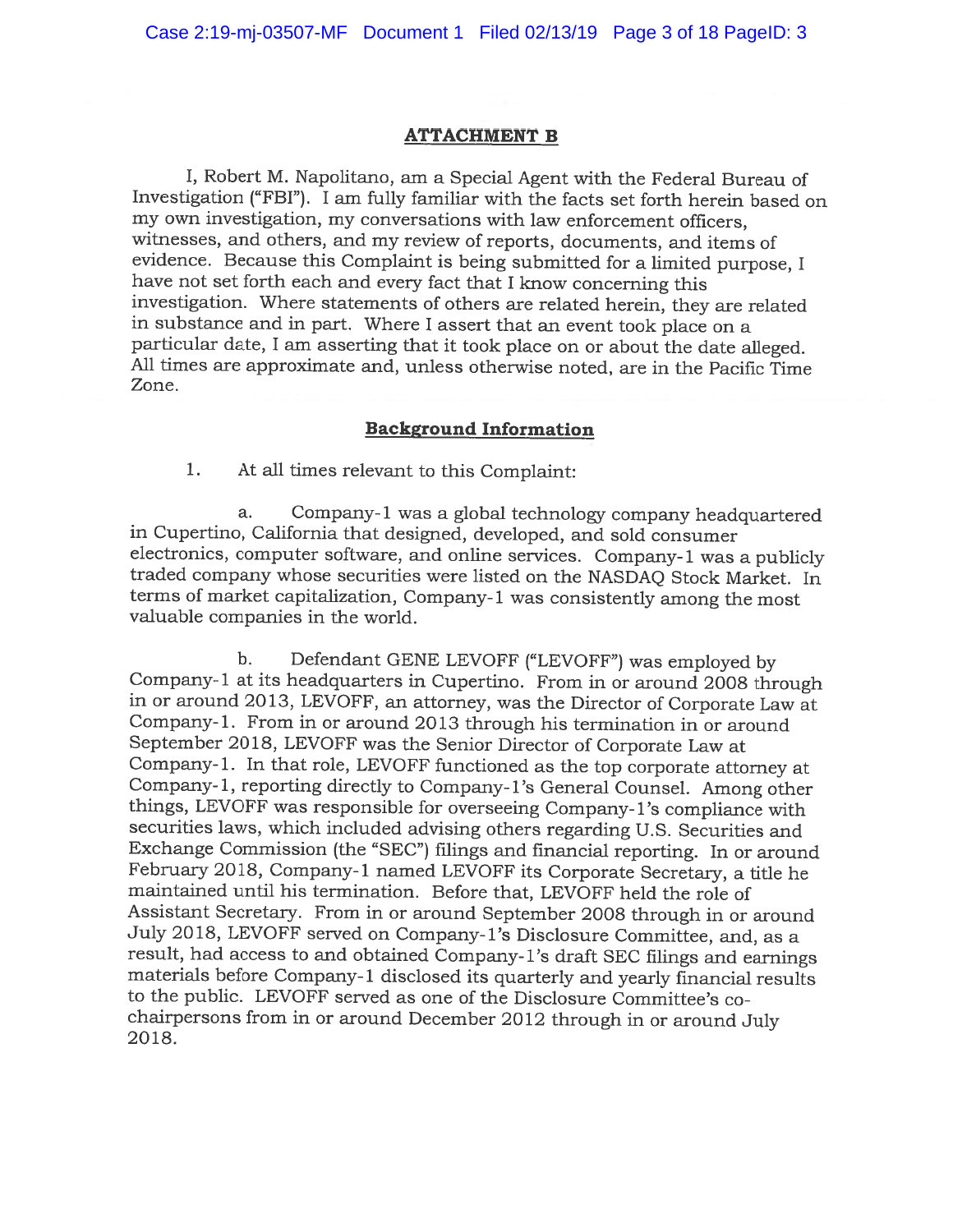c. first Republic Securities Company, LLC ("first Republic") was <sup>a</sup> brokerage firm based in San Francisco, California that provided various investment services, including online investing. LEVOFF maintained an account with First Republic (the "first Republic Account") that he used, among other things, to buy and sell securities, including Company-i stock.

d. TD Ameritrade was <sup>a</sup> brokerage firm based in Omaha, Nebraska that provided online investing services for institutions and individuals. LEVOFF maintained <sup>a</sup> brokerage account with TD Ameritrade (the "TD Ameritrade Brokerage Account") that he used, among other things, to buy and sell securities, including Company-i stock.

e. Virtu Americas, LLC, f/k/a KCG Americas LLC, f/k/a Knight Capital Markets ("Virtu") was <sup>a</sup> market maker — i.e., <sup>a</sup> firm that stands ready to buy and sell <sup>a</sup> particular stock on <sup>a</sup> regular and continuous basis at <sup>a</sup> publicly quoted price, thus providing liquidity to the market. The servers that housed Virtu's electronic trading systems and executed trades involving those systems were located in Jersey City, New Jersey.

f. Susquehanna International Group, f/k/a Gi Execution Services, LLC ("Gi") was <sup>a</sup> market maker. The servers that housed Gi's electronic trading systems and executed trades involving those systems were located in Secaucus, New Jersey.

g. BNY Mellon Capital Markets, LLC ("BNY Mellon") was <sup>a</sup> market maker. The third-party affiliate servers that housed BNY Mellon's electronic trading systems were located in Carteret, New Jersey.

h. Two Sigma Securities, LLC ("Two Sigma") was <sup>a</sup> market maker. The servers that housed Two Sigma's electronic trading systems and executed trades involving those systems were located in Secaucus, New Jersey.

# The Insider Trading Scheme

2. From in or around February <sup>2011</sup> through in or around April 2016, LEVOFF orchestrated <sup>a</sup> scheme to defraud Company-i and its shareholders by misappropriating material nonpublic information regarding Company-1's financial results in order to execute favorable trades involving the securities of Company-i. These trades caused LEVOFF to realize profits of approximately \$227,000 and to avoid losses of approximately \$377,000.

3. In particular, LEVOFF used his position as <sup>a</sup> member and/or an invitee of Company-1's Disclosure Committee to obtain material nonpublic information regarding Company- i's financial results before Company-i disclosed that information to the public.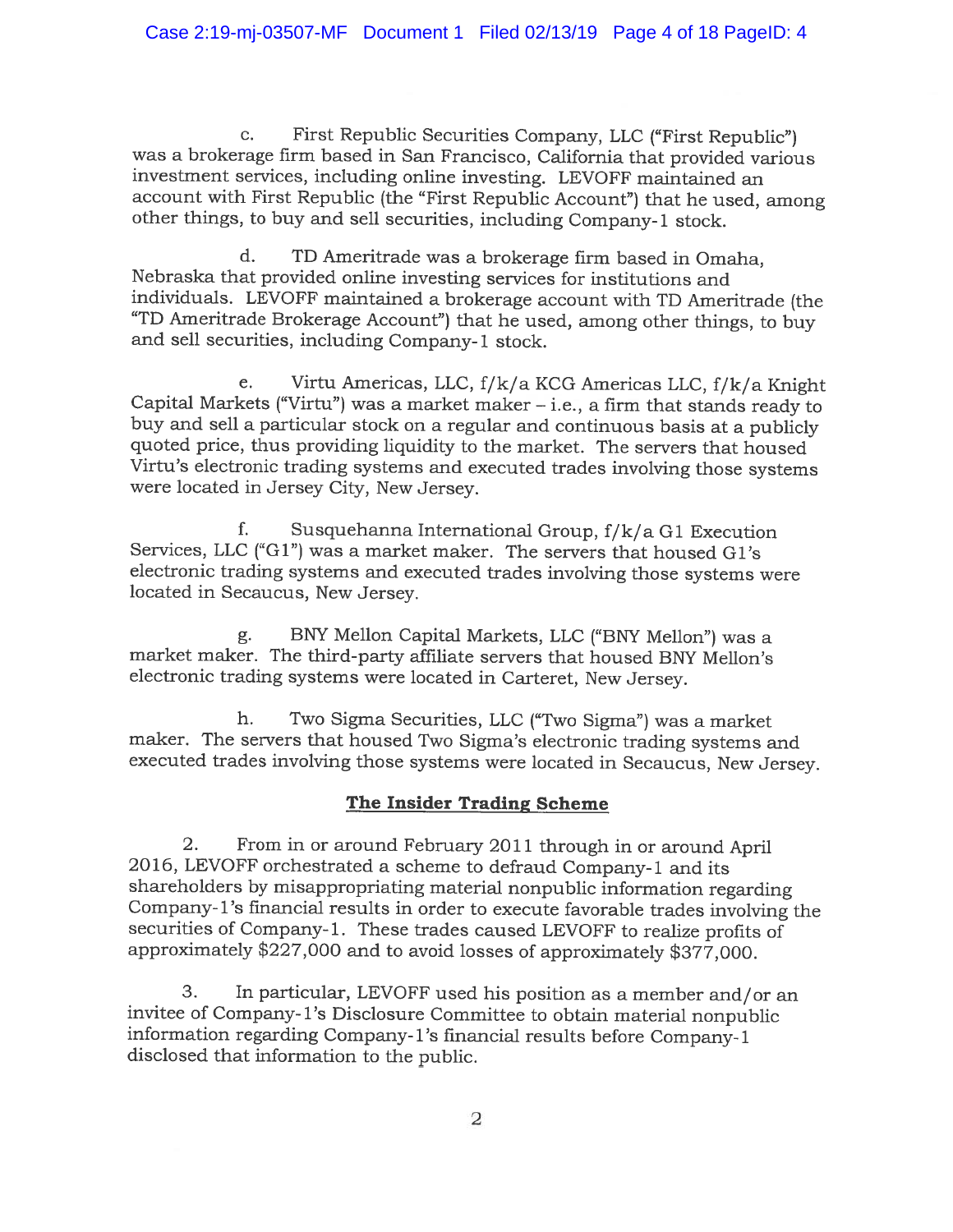4. LEVOFF converted the material nonpublic information to his own use by executing trades involving Company-i stock in the TD Ameritrade Brokerage Account and/or the first Republic Account before Company-i disclosed its financial results to the public. When LEVOFF discovered that Company-i had posted strong revenue and net profit for <sup>a</sup> <sup>g</sup>iven fmancial quarter, he purchased large quantities of Company-1 stock, which he later sold for a profit once Company-1 disclosed the positive earnings information to the public and the market reacted to the news. Conversely, when LEVOFF learned that Company- <sup>i</sup> had posted lower-than-anticipated revenue and net profit, he sold large quantities of Company-1 stock, thus avoiding the significant losses that would occur once Company-i disclosed the information to the public and the market reacted to the negative news regarding Company-1's earnings.

5. <sup>A</sup> number of the trades referenced in this Complaint were executed with market maker counterparties whose electronic trading systems and/or servers were located in the District of New Jersey, namely, Virtu, G1, BNY Mellon, and Two Sigma.

6. When LEVOFF executed each of the trades described in this Complaint, he was subject to <sup>a</sup> regular company-imposed "blackout period" that prohibited him and others like him with access to material nonpublic information regarding Company-1 from engaging in trades involving Company<sup>i</sup> stock. LEVOFF ignored this restriction, as well as Company- i's Insider Trading Policy, and instead repeatedly executed trades based on material nonpublic information without Company- i's knowledge or authorization.

# Company-i's Periodic SEC Filings, Public Disclosures of Financial Results, and the Disclosure Committee

7. At all times relevant to this Complaint, Company-i divided its financial year into four quarters that each consisted of three calendar months: "Q1" or first quarter (October, November, December); "Q2" or second quarter (January, February, March); "Q3" or third quarter (April, May, June); and "Q4" or fourth quarter (July, August, September). As with other publicly traded companies, Company-i was required to file quarterly form iO-Q reports and annual Form 10-K reports with the SEC. Among other things, Company-i's periodic SEC filings contained information regarding Company- <sup>i</sup> 's quarterly and yearly financial results. Once filed, Company- i's SEC filings were available online to the public.

8. Company-1 typically disclosed its quarterly and yearly financial results to the public shortly before its SEC filings. Company-i announced its earnings via press releases and executive remarks, which occurred in or around the following dates each financial year: late-January or early-february (Q <sup>1</sup> financial results); late-April or early-May (Q2 financial results); late-July or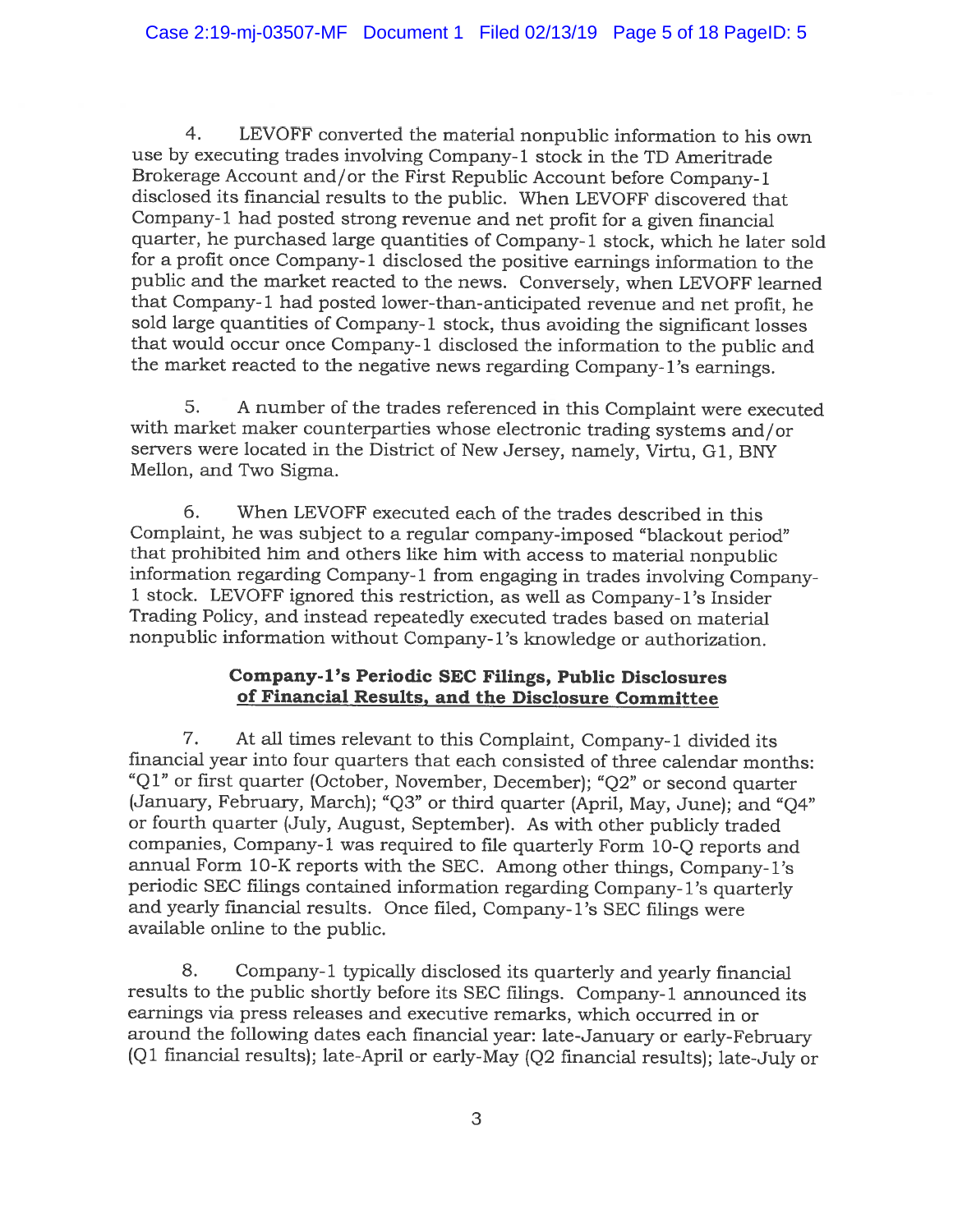early-August (Q3 financial results); and late-October or early-November (Q4 and yearly financial results).

9. At all times relevant to this Complaint, Company-i had <sup>a</sup> Disclosure Committee that reviewed and discussed Company-i's draft SEC filings and its draft public disclosures of financial results before they were filed with the SEC and/or disclosed to the public. The composition of the Disclosure Committee changed over time, but its members typically consisted of high-level executives within Company-i, including Vice Presidents and Directors of various groups. The Disclosure Committee also included various "invitees," who were typically high-ranking employees within those groups. At any <sup>g</sup>iven point, the Disclosure Committee's members and invitees generally totaled approximately fourteen to approximately eighteen individuals.

10. At all times relevant to this Complaint, LEVOFF was a member and/or an invitee of the Disclosure Committee. Beginning in or around December <sup>2012</sup> and continuing through in or around July 2018, LEVOFF led the Disclosure Committee, serving as one of its co-chairpersons.

1 1. The Disclosure Committee typically met one or two weeks before Company-i filed its Form iO-Q/Form iO-K reports with the SEC and/or disclosed its financial results to the public. The Disclosure Committee meetings took place at Company-1's headquarters in Cupertino, although some Disclosure Committee members and/or invitees participated in meetings by telephone. During the meetings, Disclosure Committee members and invitees reviewed and discussed Company-i's draft SEC filings and/or draft earnings materials that would later be disclosed to the public.

12. <sup>A</sup> few days before each Disclosure Committee meeting, Disclosure Committee members and invitees received an email or series of emails attaching Company-i's draft SEC filings and/or draft earnings materials, which included information regarding Company-1's financial results.

13. The information regarding Company-1's financial results that Disclosure Committee members and invitees received by email, and later reviewed and discussed during Disclosure Committee meetings, was material nonpublic information. The information ceased being material nonpublic information only after Company-i disclosed the information to the public in SEC filings and/or through press releases.

i4. As <sup>a</sup> Disclosure Committee member and high-ranking Company-i employee, LEVOFF owed <sup>a</sup> fiduciary duty to Company-i and its shareholders to protect material nonpublic information regarding Company-1 to which he had access. LEVOFF further owed Company-i and its shareholders <sup>a</sup> duty not to use such material nonpublic information for his own personal benefit.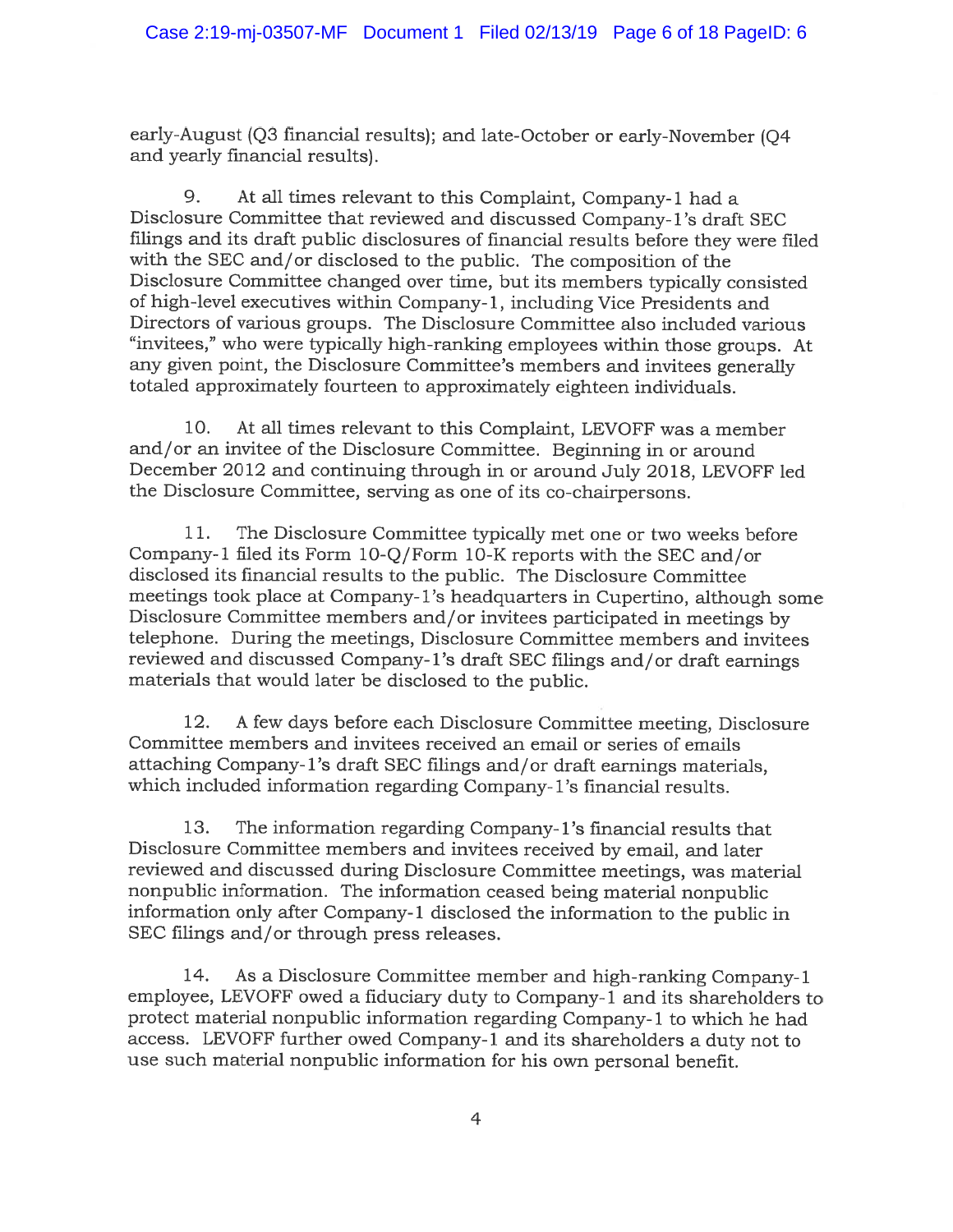# Company-i's Insider Trading Policy and Regular Blackout Periods

15. At all times relevant to this Complaint, Company-i prohibited its officers, directors, employees, consultants, independent contractors, and their immediate families from engaging in insider trading. Company-i memorialized this prohibition against insider trading in its "Insider Trading Policy," which Company-i periodically amended. Two Insider Trading Policies were in effect during the time period covered by this Complaint: an Insider Trading Policy dated August 21, <sup>2003</sup> (the "August <sup>2003</sup> Insider Trading Policy") and, later, an Insider Trading Policy dated September <sup>2015</sup> (the "September <sup>2015</sup> Insider Trading Policy").

16. Company-i's August <sup>2003</sup> Insider Trading Policy prohibited any officer, director, employee, consultant, independent contractor, or immediate family member who received or had access to material nonpublic information regarding Company-1 from engaging "in any transaction involving a purchase or sale of [Company- i's] securities" from the date he or she possessed material nonpublic information until either sixty hours after public disclosure of the information or at such time as the nonpublic information was no longer material. Similarly, the September <sup>2015</sup> Insider Trading Policy prohibited individuals from "buy[ing] or sell[ing] [Company-i] stock when aware of nformation that ha[d] not been publicly announced and that could have a material effect on the value of the stock" until either twenty-four hours after public disclosure or when the information was no longer material.

17. The August <sup>2003</sup> and September <sup>2015</sup> Insider Trading Policies each identified Company-1's "financial results" among the various categories of sensitive material information that could form the basis of insider trading. The August <sup>2003</sup> and September <sup>2015</sup> Insider Trading Policies also warned employees that engaging in transactions involving Company-i's stock while in possession of material nonpublic information regarding Company-i violated federal securities laws.

18. Since at least in or around 2010, LEVOFF had responsibility for ensuring compliance with Company- i's Insider Trading Policy. In or around 2015, LEVOFF initiated and oversaw an update of the policy that resulted in the revised September <sup>2015</sup> Insider Trading Policy.

19. At all times relevant to this Complaint, Company-i instituted a regular "blackout period" ahead of its public disclosure of Company- i's periodic financial results. During these blackout periods, individuals likely to possess material nonpublic information regarding Company-i — sometimes referred to as "insiders" — were prohibited from buying or selling Company-i securities. Company-1's blackout periods generally began on the first day of the last month of <sup>a</sup> fiscal quarter — i.e., December/Qi, March/Q2, June/Q3, and September/Q4 - and ended either sixty or twenty-four hours (depending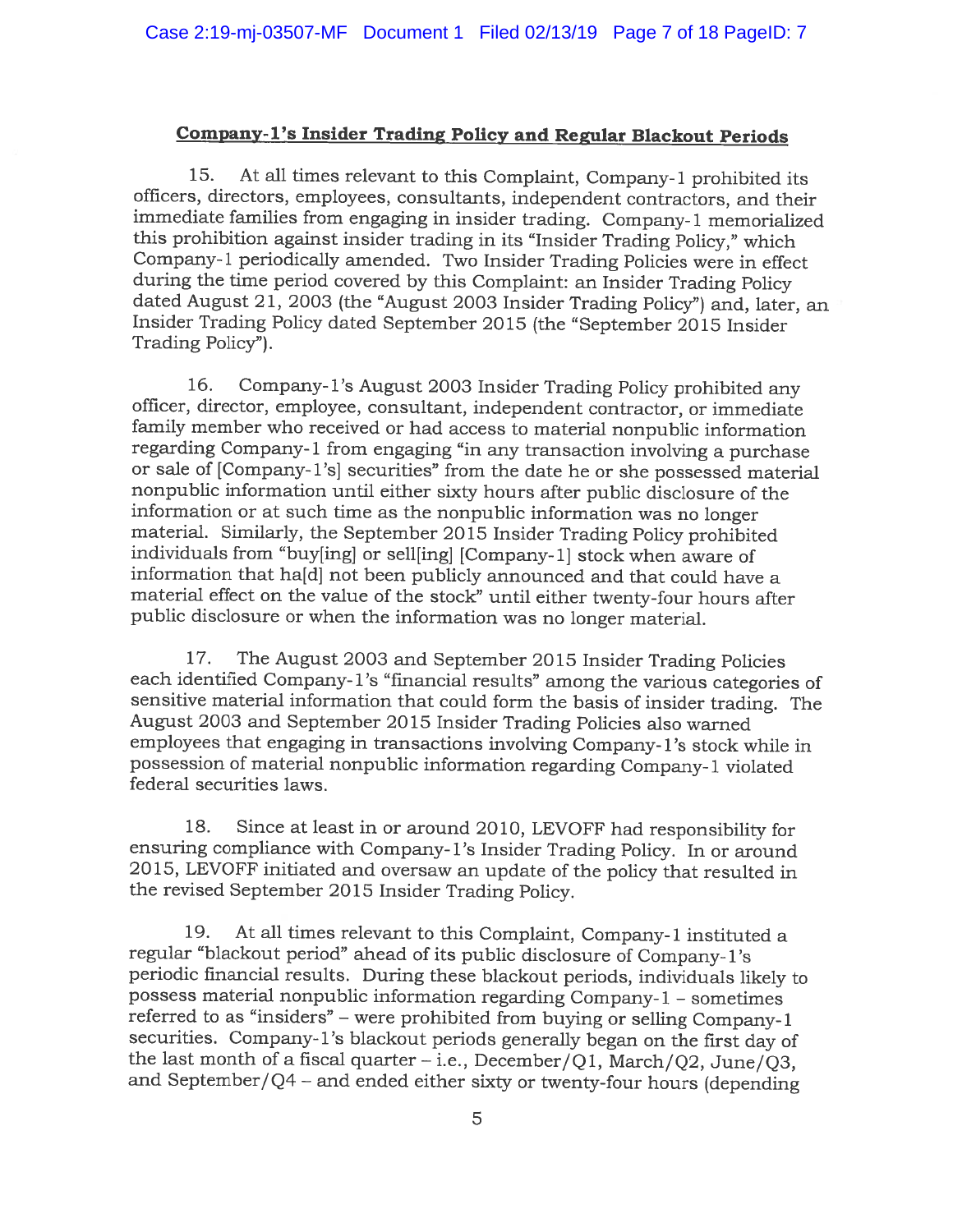on the Insider Trading Policy in effect at the time) after Company-i publicly disclosed its periodic financial results in <sup>a</sup> press release.

20. Prior to each blackout period, Company-i sent an email to individuals subject to the blackout period notifying them (i) that they were subject to the blackout period and therefore prohibited from buying or selling Company-i stock during that period, and (ii) of the dates the blackout period began and ended. The blackout period emails also reiterated and summarized Company- l's prohibition against insider trading.

21. At certain times relevant to this Complaint, LEVOFF's compliance responsibilities in connection with insider trading included notifying individuals subject to the blackout period or supervising individuals who made the notifications. On several occasions, LEVOFF authored and disseminated the blackout period notification emails himself. LEVOFF also <sup>p</sup>layed <sup>a</sup> role in determining who should be placed on the blackout list.

22. At all times relevant to this Complaint, LEVOFF — <sup>a</sup> member and/or an invitee of the Disclosure Committee with access to material nonpublic information regarding Company-i — was subject to Company-i's blackout periods. As with other insiders, Company-i notified LEVOFF by email that he was subject to the blackout periods and of the specific dates of the blackout periods.

23. At no time relevant to this Complaint was LEVOFF authorized by Company-i or by any other entity to buy or sell Company-i stock while in possession of material nonpublic information regarding Company-i, nor was he authorized to buy or sell Company-i stock during any applicable blackout period.

## LEVOFF Trades Ahead of Company-i's 02 2011 Earnings Announcement

24. The blackout period for Q2 2011 began on or about March i, 2011 and ended on or about April 25, 2011 (the "Q2 2011 Blackout Period").

25. On or about February 24, 2011, LEVOFF sent an email to individuals subject to the Q2 <sup>2011</sup> Blackout Period bearing the subject line, "Commencement of Trading Blackout - March 1, 2011." In the email, LEVOFF — who was himself subject to the Q2 2011 Blackout Period — notified the recipients that, starting on or about March 1, 2011, they and their immediate family members were prohibited from engaging in "any transactions in [Company-il securities" until sixty hours after Company-i announced its quarterly earnings in or around April 2011. LEVOFF stated in the email that Company- i's Insider Trading Policy prohibited individuals from buying or selling Company-1 stock if they possessed material nonpublic information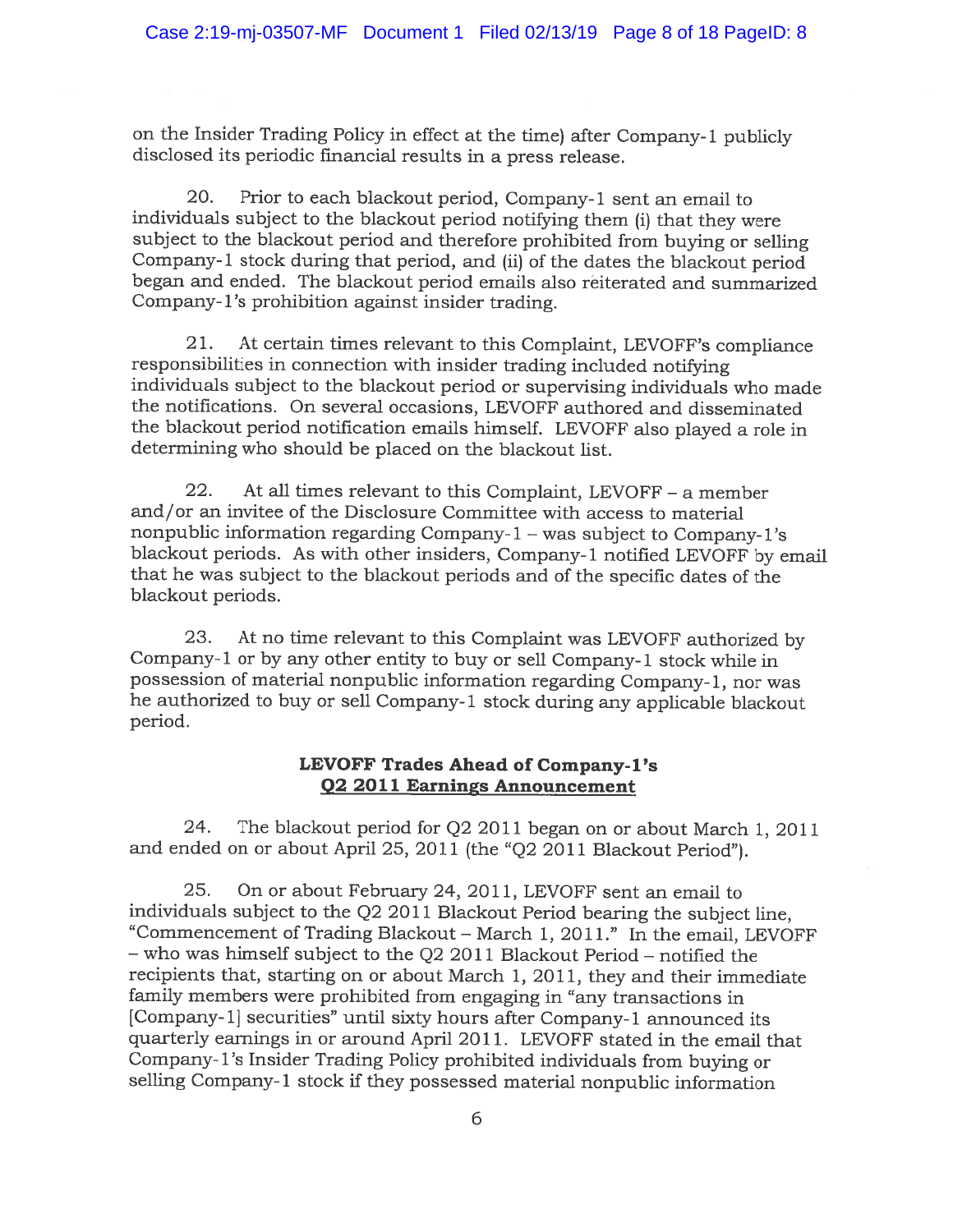regarding Company-i. Specifically, LEVOFF wrote: "Pursuant to [Company-i's] Insider Trading Policy, you are prohibited from any transactions in [Company-1] securities if you possess or have access to material nonpublic information regarding [Company- 1]." To emphasize that Company- l's prohibition against insider trading applied regardless of whether <sup>a</sup> blackout period was in <sup>p</sup>lace, LEVOFF wrote at the top of the email, in capitalized letters: "\*\*\* REMEMBER, TRADING IS NOT PERMITTED, WHETHER OR NOT IN AN OPEN TRADING WINDOW, IF YOU POSSESS OR HAVE ACCESS TO MATERIAL INFORMATION THAT HAS NOT BEEN DISCLOSED PUBLICLY \*\*\*." LEVOFF concluded the email by reiterating that trading on material nonpublic information was impermissible and encouraged the recipients to contact <sup>a</sup> Company-i employee to discuss any questions they had regarding the policy.

26. On or about April 8, 2011, members and invitees of the Disclosure Committee, including LEVOFF, received an email attaching Company-i's draft Form i0-Q report for Q2 2011. The draft Form 10-Q report contained information about Company- i's earnings, including revenue and net profit for Q2 2011.

27. Several hours later, members and invitees of the Disclosure Committee, including LEVOFF, received an email attaching draft earnings materials for Q2 2011, including <sup>a</sup> draft press release, financials, and prepared executive remarks.

28. On or about April 11, 2011, the Disclosure Committee met at Company-i's headquarters in Cupertino. LEVOFF attended the meeting in person as <sup>a</sup> Disclosure Committee invitee. During the meeting, Disclosure Committee members and invitees reviewed and discussed Company-i's proposed Q2 <sup>2011</sup> disclosures, including its draft Form iO-Q report and its draft press release regarding earnings.

29. On or about April 13, 2011, LEVOFF purchased approximately 3,140 shares of Company-i stock in the TD Ameritrade Brokerage Account. \$334.47 per share, for a total cost of more than approximately \$1 million. At the time he purchased the Company-i stock, LEVOFF possessed material nonpublic information regarding Company-i and was subject to the Q2 <sup>2011</sup> Blackout Period.

30. On or about April 20, 2011, at approximately 1:30 p.m., Company <sup>i</sup> issued <sup>a</sup> press release disclosing its Q2 <sup>2011</sup> financial results to the public. In the April 20, <sup>2011</sup> press release, Company-i announced that it had posted record revenue and net profit for Q2 2011. Company-i's CEO remarked in the posting that Company-1 was "firing on all cylinders."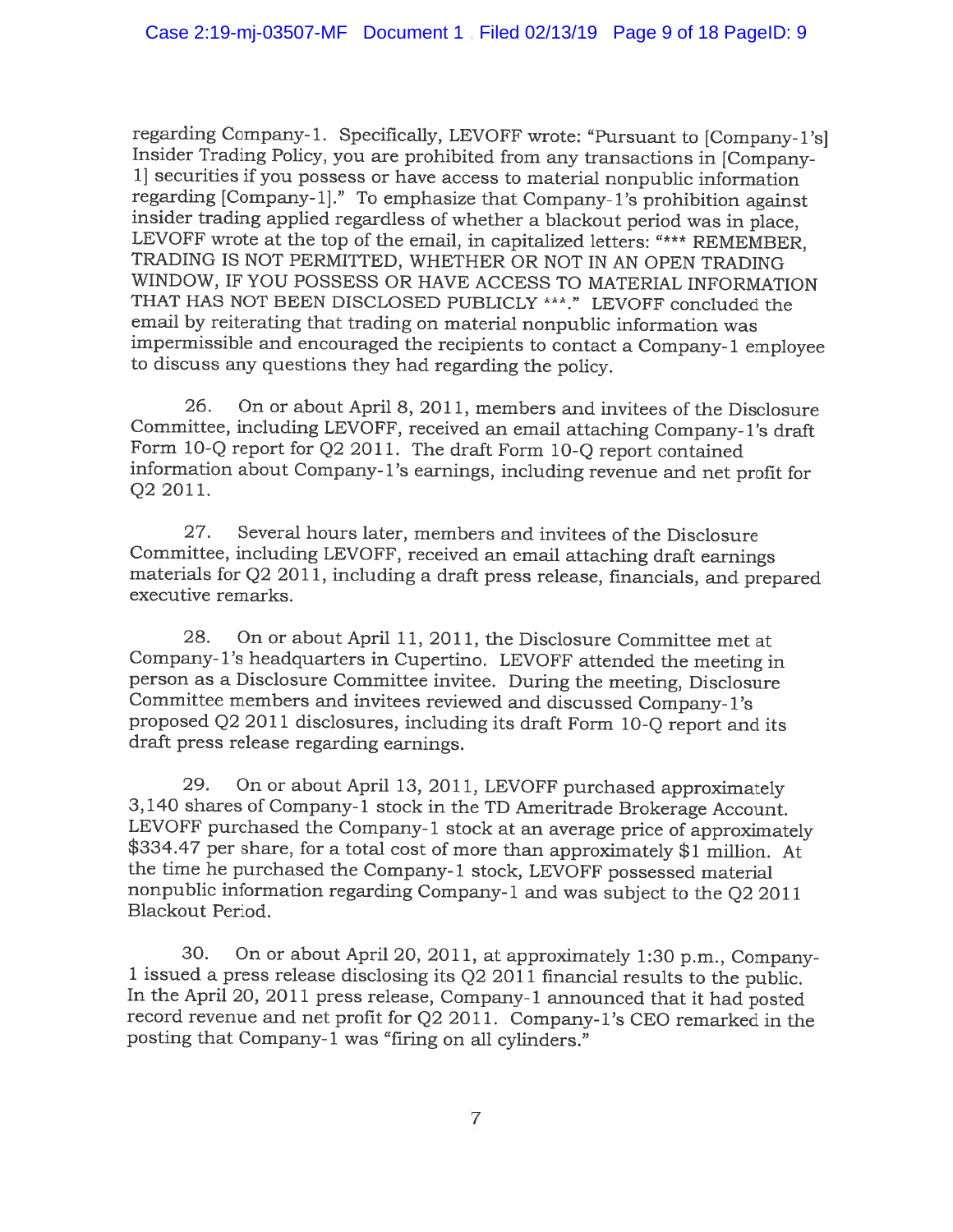31. Later the same day, LEVOFF sold approximately 3,500 shares of Company-1 stock in the TD Ameritrade Brokerage Account while he was still subject to the Q2 <sup>2011</sup> Blackout Period. LEVOFF sold the Company-i shares at an average price of approximately \$353.85 per share. By virtue of his sales of Company-i stock on or about April 20, 201i, LEVOFF realized <sup>a</sup> profit of approximately \$60,000.

32. On or about April 22, 2011, LEVOFF sent an email to individuals subject to the Q2 <sup>2011</sup> Blackout Period notifying them that the blackout period would end on or about April 25, 2011. LEVOFF told the email recipients they could resume trading Company-i securities on the specified date and reiterated Company-1's prohibition against insider trading. LEVOFF wrote in the email: "This information is provided to you in an effort to protect you and [Company-i] from any violations of federal. . . securities laws that may result from <sup>a</sup> failure to comply with those laws."

# LEVOFF Trades Ahead of Company-i's Q3 2011 Earnings Announcement

33. The blackout period for Q3 <sup>2011</sup> began on or about June 1, <sup>2011</sup> and ended on or about July 22, <sup>2011</sup> (the "Q3 <sup>2011</sup> Blackout Period").

34. On or about May 27, 2011, LEVOFF sent an email to individuals subject to the Q3 2011 Blackout Period with the subject line, "Commencement of Trading Blackout -June 1, 2011." LEVOFF was again among the individuals subject to the Q3 <sup>2011</sup> Blackout Period. In the email — which, except for the dates of the applicable blackout period, was virtually identical to his February 24, <sup>2011</sup> email — LEVOFF notified the recipients that they and their immediate family members were prohibited from trading in Company-i securities starting on or about June 1, <sup>2011</sup> until sixty hours after Company-i announced its quarterly earnings in or around July 2011. LEVOFF stated in the email — as he had in his February 24, <sup>2011</sup> email — that Company-i's Insider Trading Policy prohibited individuals who possessed or had access to material nonpublic information regarding Company-1 from buying or selling Company-i stock, regardless of whether <sup>a</sup> blackout period was in <sup>p</sup>lace.

35. On or about July 8, 2011, members and invitees of the Disclosure Committee, including LEVOFF, received an email attaching draft earnings materials for Q3 2011, including a draft press release, financials, and prepared executive remarks.

36. Several hours later, members and invitees of the Disclosure Committee, including LEVOFF, received an email attaching Company- l's draft Form 10-Q report for Q3 2011. The draft Form 10-Q report contained information about Company-i 's earnings, including revenue and net profit for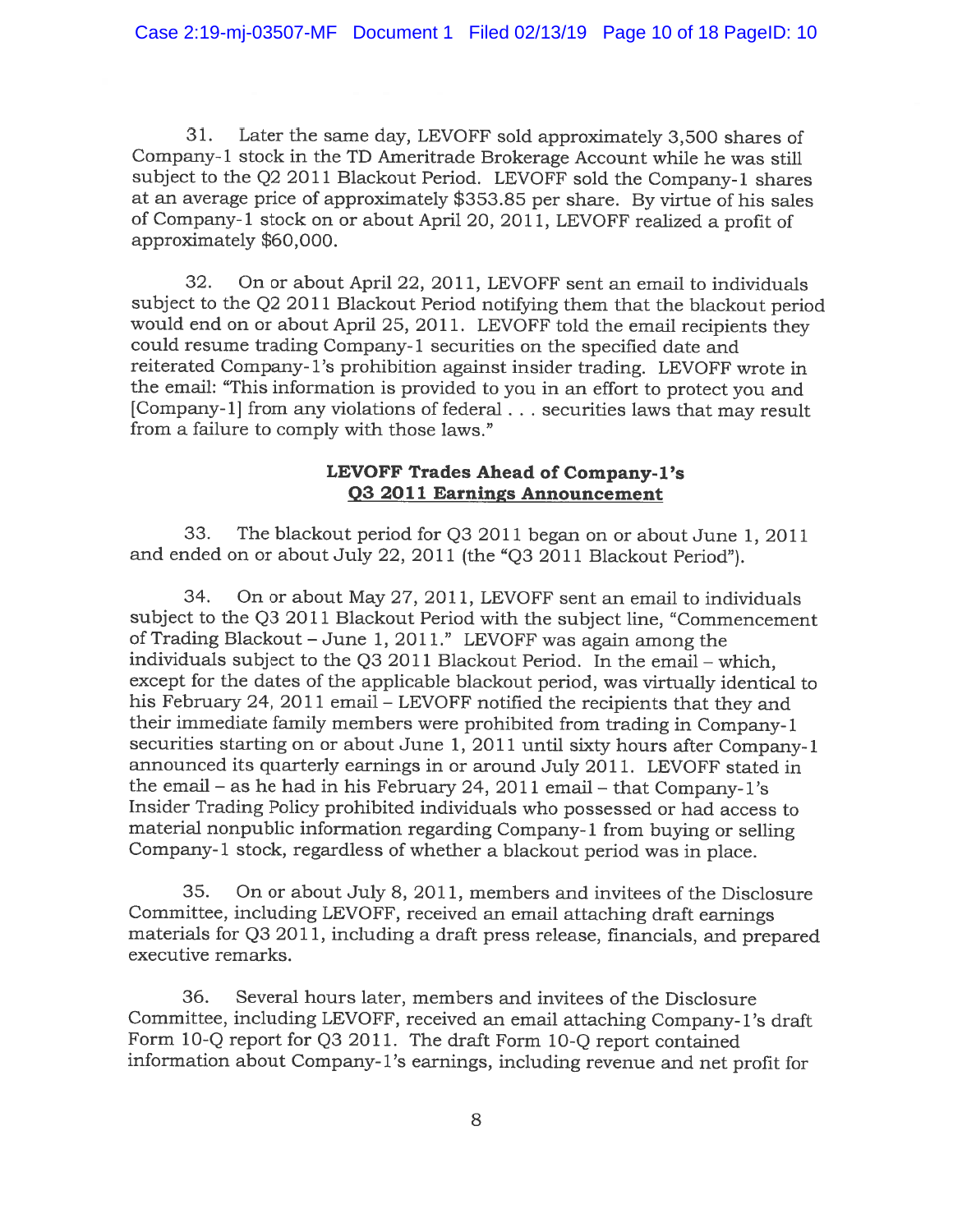Q3 2011. Soon after receiving this material nonpublic information, LEVOFF began purchasing Company-i stock.

37. On or about July 11, 2011, at approximately 6:40 a.m., LEVOFF purchased approximately 850 shares of Company-i stock in the TD Ameritrade Brokerage Account at an average price of approximately \$357.76 per share. At the time he made the purchases, LEVOFF possessed material nonpublic information regarding Company-i and was also subject to the Q3 2011 Blackout Period.

38. At approximately 8:00 a.m. the same day, LEVOFF attended <sup>a</sup> Disclosure Committee meeting at Company- l's Cupertino headquarters as an invitee. During the meeting, the Disclosure Committee members and invitees reviewed and discussed Company-1's draft Form 10-Q report and draft earnings materials for Q3 2011.

39. The following day, on or about July 12, 2011, LEVOFF purchased approximately <sup>860</sup> shares of Company-i stock in the TD Ameritrade Brokerage Account.

40. On or about July 14, 2011, LEVOFF purchased approximately <sup>600</sup> shares of Company-i stock in the TD Ameritrade Brokerage Account.

41. On or about July 15, 2011, LEVOFF purchased approximately <sup>600</sup> shares of Company-i stock in the TD Ameritrade Brokerage Account.

42. On or about July 18, 2011, LEVOFF purchased approximately <sup>700</sup> shares of Company-i stock in the TD Ameritrade Brokerage Account.

43. On or about July 19, 2011, LEVOFF purchased approximately <sup>326</sup> shares of Company- <sup>i</sup> stock in the TD Ameritrade Brokerage Account.

44. Between on or about July 11,2011 and on or about July 19, 2011, LEVOFF purchased approximately 3,936 shares of Company-1 stock at average prices ranging from approximately \$354.58 to approximately \$374.80 per share. LEVOFF paid nearly \$1.4 million for the Company-1 stock. At the time he purchased the shares, LEVOFF was in possession of material nonpublic information regarding Company-i and was subject to the Q3 2011 Blackout Period.

45. On or about July 19, 2011, at approximately 1:30 p.m., Company <sup>1</sup> issued <sup>a</sup> press release disclosing its Q3 2011 financial results to the public. The public disclosure announced that Company-i had again posted record revenue and net profit for Q3 2011. Company- i's CEO remarked in the July 19, <sup>2011</sup> press release that Company-i was "thrilled to deliver [its] best quarter ever."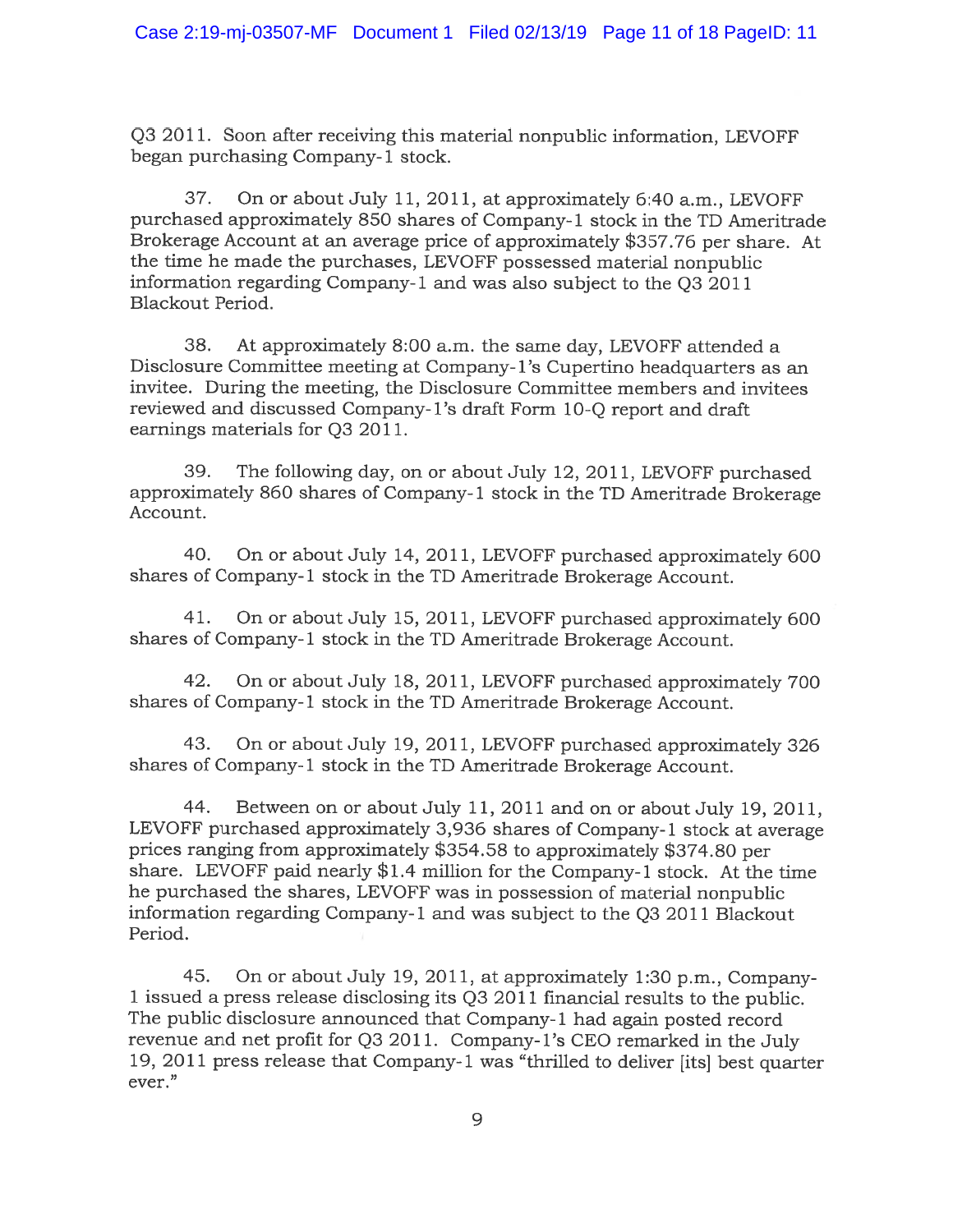46. Later the same day, LEVOFF began selling Company-i securities. By the time he was finished, LEVOFF had liquidated approximately 3,936 shares of Company-1 stock - the same number of shares LEVOFF had purchased in the days leading up to Company-i's July 19, <sup>2011</sup> press release. LEVOFF sold the 3,936 shares at an average price of approximately \$397.88 per share, well above the prices he had paid for an equa<sup>l</sup> number of Company <sup>1</sup> shares days earlier. As <sup>a</sup> result of his sales of Company-i stock on or about July 19, 2011 — when he was still subject to the Q3 2011 Blackout Period — LEVOFF realized <sup>a</sup> profit of approximately \$144,000.

47. On or about July 21, 2011, LEVOFF sent an email notifying individuals subject to the Q3 <sup>2011</sup> Blackout Period that the trading restriction would end on or about July 22, 2011. LEVOFF reminded the recipients that they were prohibited from trading Company-i stock if they had access to material nonpublic information regarding Company-i and that such conduct violated federal securities laws.

# LEVOFF Trades Ahead of Company-i's Qi 2012 Earnings Announcement

48. The blackout period for Qi 2012 began on or about December 1, 201i and ended on or about January 27, 2012 (the "Qi 2012 Blackout Period").

49. On or about November 28, 2011, <sup>a</sup> Company-i employee sent an email to individuals subject to the Qi <sup>2012</sup> Blackout Period, including LEVOFF. The email — which had the subject line, "Commencement of Trading Blackout – December 1,  $2011"$  – notified the recipients that they and their immediate family members were prohibited from engaging in any transactions involving Company-i stock beginning on or about December 1, 2011 and ending sixty hours after Company-1 announced its earnings in or around January 2012. The email stated that Company-i's Insider Trading Policy prohibited individuals who possesse<sup>d</sup> or had access to material nonpublic information regarding Company-1 from buying or selling Company-1 stock, regardless of whether <sup>a</sup> blackout period was in <sup>p</sup>lace.

50. On or about January 13, 2012, members and invitees of the Disclosure Committee, including LEVOFF, received an email attaching draft earnings materials for  $Q1$  2012, including a draft press release, financials, and prepared executive remarks.

51. Several hours later, members and invitees of the Disclosure Committee, including LEVOFF, received an email attaching Company- i's draft Form iO-Q repor<sup>t</sup> for Qi 2012. The draft Form 10-Q repor<sup>t</sup> contained information about Company-1's earnings, including revenue and net profit for Qi 2012.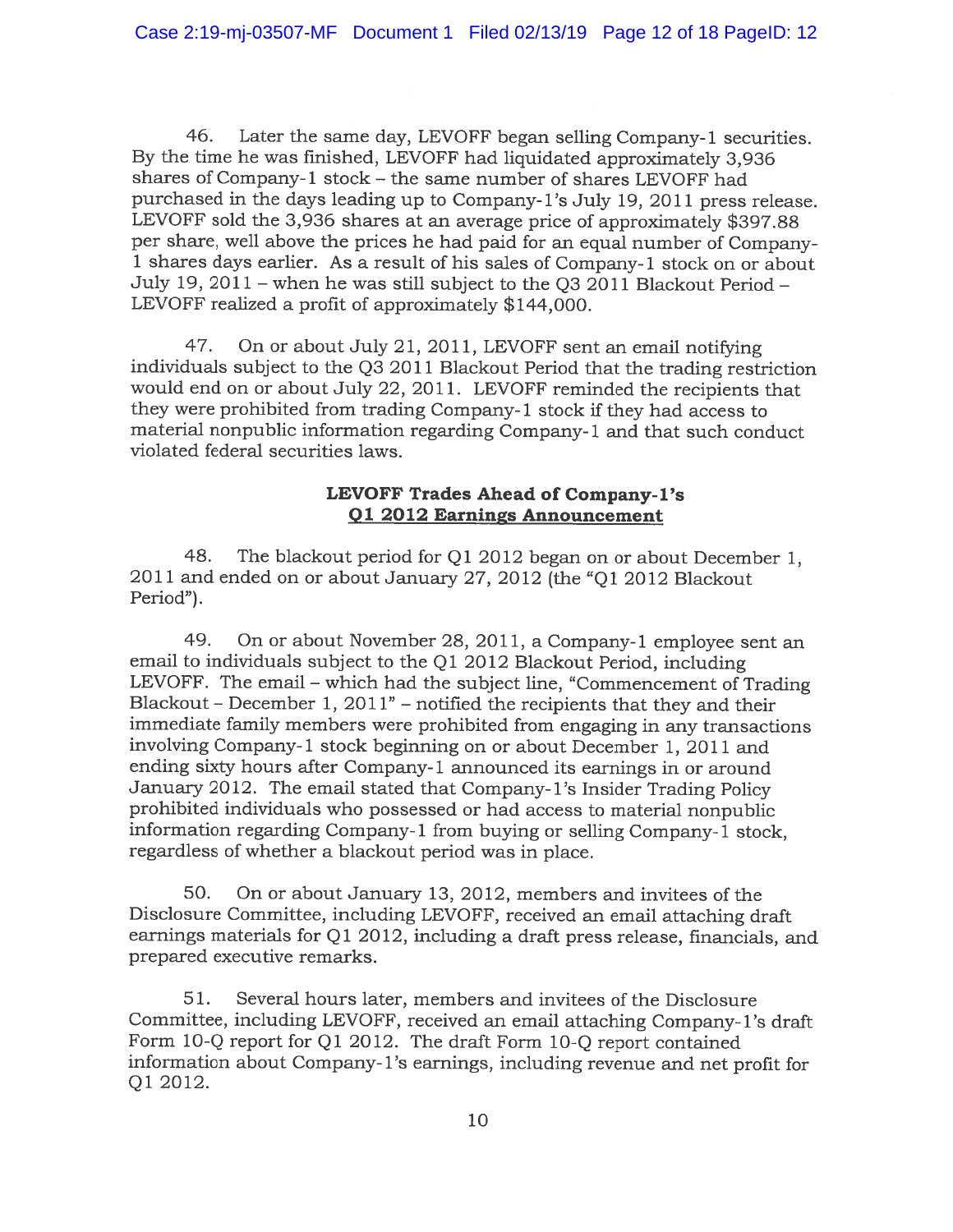52. On or about January 16, 2012, the Disclosure Committee met at Company- l's headquarters in Cupertino. LEVOFF attended the meeting in person as <sup>a</sup> Disclosure Committee invitee. During the meeting, members and invitees of the Disclosure Committee discussed Company-i's draft Form 10-Q report and draft earnings materials for Qi 2012. After the Disclosure Committee meeting, LEVOFF began purchasing Company-i securities, all in the TD Ameritrade Brokerage Account.

53. On or about January 20, 2012, LEVOFF purchased approximately 800 shares of Company-1 stock at an average price of approximately \$423.36 per share.

54. On or about January 23, 2012, LEVOFF purchased approximately <sup>250</sup> additional shares of Company-i stock at an average price of approximately \$427.50 per share.

55. On or about the morning of January 24, 2012, LEVOFF purchased another approximately <sup>528</sup> shares of Company-i stock at an average price of approximately \$423.98 per share.

56. Together, LEVOFF paid <sup>a</sup> total of approximately \$669,000 to acquire approximately 1,578 shares of Company-i stock. At the time of the purchases, LEVOFF possessed material nonpublic information regarding Company-i and was subject to the Qi 2012 Blackout Period.

57. On or about January 24, 2012, at approximately 1:30 p.m., Company-1 issued a press release disclosing its  $Q1$  2012 financial results to the public. The January 24, <sup>2012</sup> press release heralded Company-i's record revenue and net profit for the quarter, which Company-i's CEO credited to Company-i's "record-breaking sales" of Company-i products.

58. Later the same day, LEVOFF began selling shares of Company-i stock. LEVOFF sold approximately <sup>666</sup> shares of Company-i stock at an average price of approximately \$454.11 per share, well above the prices LEVOFF had paid days before. By virtue of LEVOFF's sales on or about January 24, <sup>2012</sup> — which occurred when he was still subject to the Qi <sup>2012</sup> Blackout Period — LEVOFF realized <sup>a</sup> profit of approximately \$19,000.

59. On or about January 26, 2012, <sup>a</sup> Company-i employee sent an email to individuals subject to the Qi <sup>2012</sup> Blackout Period, including LEVOFF, advising them that the trading restriction would end on or about January 27, 2012. The email went on to reiterate Company-i's prohibition against insider trading, regardless of whether <sup>a</sup> blackout period was in <sup>p</sup>lace.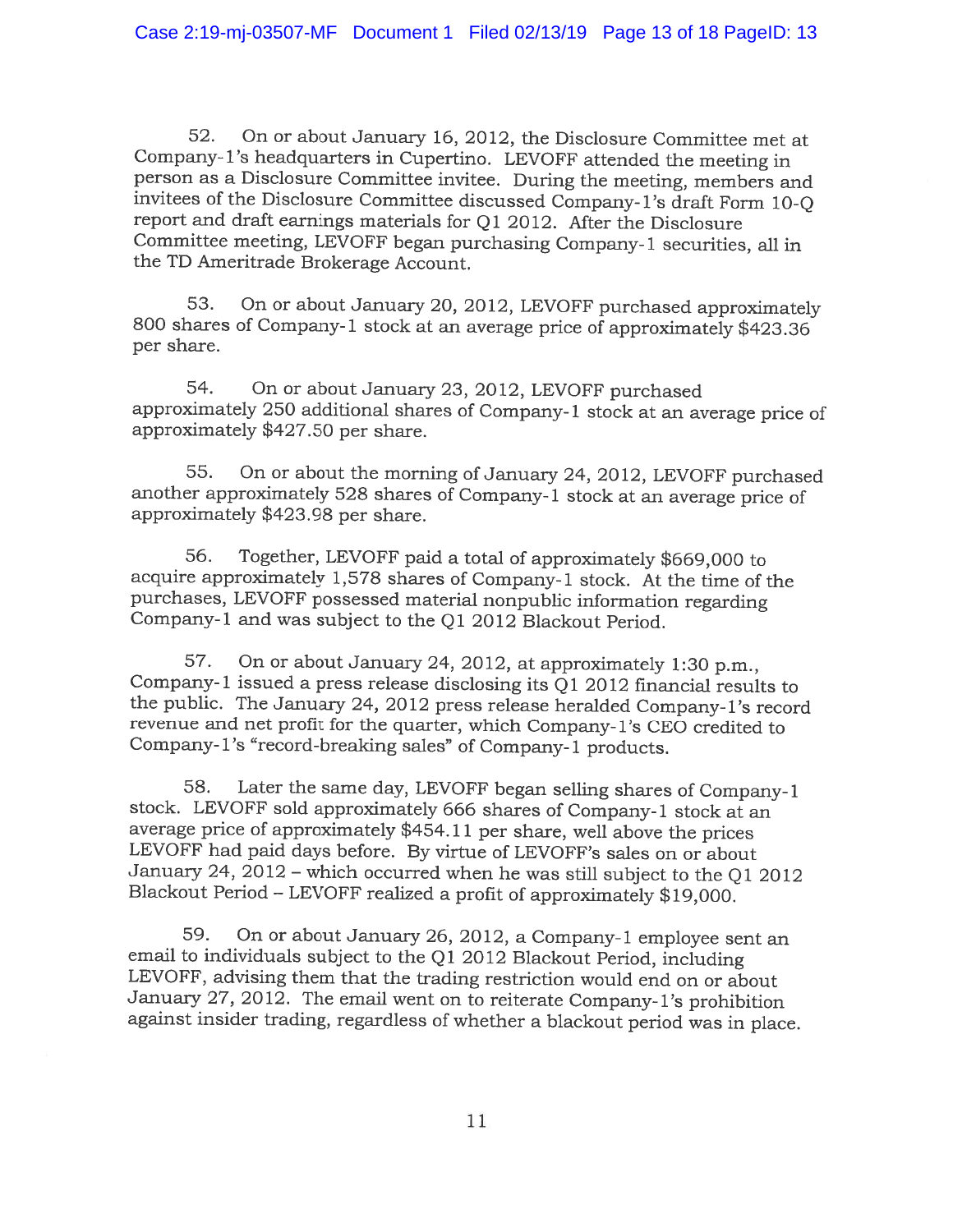# LEVOFF Trades Ahead of Company-i's Q3 2015 Earnings Announcement

60. The blackout period for Q3 2015 began on or about June 1, 2015 and ended on or about July 24, 2015 (the "Q3 2015 Blackout Period").

61. On or about May 26, 2015, Company-i sent an email to individuals subject to the Q3 <sup>2015</sup> Blackout Period, including LEVOFF. The email notified the recipients that they and their immediate family members were prohibited from buying or selling Company-1 stock beginning on or about June 1, <sup>2015</sup> until sixty hours after Company-i released its earnings to the public in or around July 2015. The email stated that Company-i's Insider Trading Policy prohibited individuals who possesse<sup>d</sup> or had access to material nonpublic information regarding Company-i from buying or selling Company-i stock, regardless of whether <sup>a</sup> blackout period was in <sup>p</sup>lace, and provided an email address and <sup>p</sup>hone number to contact with questions.

62. On or about July 10, 2015, members and invitees of the Disclosure Committee, including LEVOFF, received an email attaching draft earnings materials for Q3 2015, including <sup>a</sup> draft press release, financials, and prepare<sup>d</sup> executive remarks.

63. Several hours later, members and invitees of the Disclosure Committee, including LEVOFF, received an email attaching Company- i's draft Form i0-Q repor<sup>t</sup> for Q3 2015. The email read: "Each Disclosure Committee member is required to review the entire Form 10-Q to ensure the Company's disclosures are complete and accurate." Among other things, the attached draft Form 10-Q contained information about Company-1's earnings, including Company-i's revenue and net profit for Q3 2015.

64. On or about July 13, 2015, the Disclosure Committee met at Company- l's headquarters in Cupertino. LEVOFF was one of the two co chairpersons of the Disclosure Committee and participated in the meeting by telephone. During the meeting, Disclosure Committee members and invitees reviewed and discussed Company- i's draft earnings materials and draft Form iO-Q repor<sup>t</sup> for Q3 2015. After the Disclosure Committee meeting, LEVOFF began selling Company-1 securities.

65. On or about July 17, 2015, LEVOFF sold approximately 43,750 shares of Company-1 stock in the TD Ameritrade Brokerage Account at an average price of approximately \$129 per share. Virtu acted as <sup>a</sup> counterparty for some of these trades.

66 That same day, LEVOFF sold approximately 8,700 shares of Company-i stock in the First Republic Account at an average price of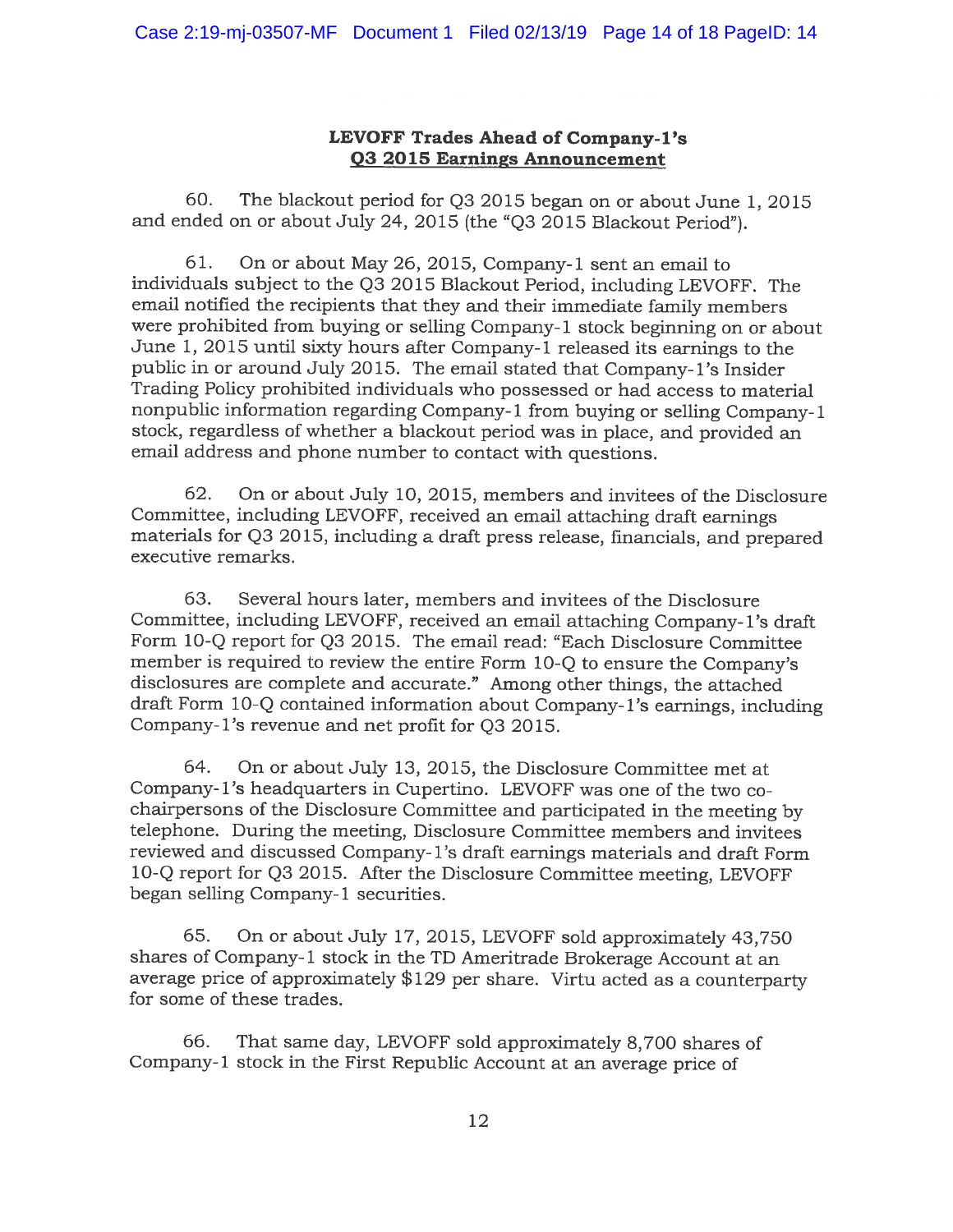approximately \$128.94 per share. BNY Mellon acted as <sup>a</sup> counterparty for some of these trades.

67. On or about July 20, 2015, LEVOFF sold approximately 7,000 more shares of Company-i stock in the TD Ameritrade Brokerage Account at an average price of approximately \$131.54 per share. G1 and Virtu each acted as counterparties for some of these trades.

68. On or about July 21, 2015, LEVOFF sold approximately 17,678 shares of Company-i stock in the TD Ameritrade Brokerage Account at an average price of approximately \$131.07 per share. Virtu and Two Sigma each acted as counterparties for some of these trades.

69. From on or about July 17, <sup>2015</sup> through on or about July 21, 2015, LEVOFF sold approximately 77,128 shares of Company-i stock for approximately \$10 million. At the time of the sales, LEVOFF was in possession of material nonpublic information regarding Company-i and was subject to Q3 2015 Blackout Period.

70. On or about July 21, 2015, at approximately 1:30 p.m. — after LEVOFF had sold his final shares of Company-1 stock that day – Company-1 issued <sup>a</sup> press release disclosing its Q3 <sup>2015</sup> financial results to the public. The July 21, <sup>2015</sup> press release disclosed revenue and profit below what many analysts had predicted, causing Company- l's stock price to decline by nearly 4.2 percen<sup>t</sup> by the close of trading the following day.

71. As <sup>a</sup> result of LEVOFF's sale of approximately 77,128 shares of Company-i stock ahead of Company-i's July 21, <sup>2015</sup> press release — when he was still subject to the Q3 2015 Blackout Period — LEVOFF avoided <sup>a</sup> loss of approximately \$345,000.

72. On or about July 23, 2015, Company-i sent an email to individuals subject to the Q3 <sup>2015</sup> Blackout Period, including LEVOFF, stating that the trading restriction would end the following day, on or about July 24, 2015.

# LEVOFF Trades Ahead of Company-i's Q4 2015 Earnings Announcement

73. The blackout period for Q4 <sup>2015</sup> began on or about September 1, <sup>2015</sup> and ended on or about October 29, <sup>2015</sup> (the "Q4 <sup>2015</sup> Blackout Period").

74. On or about August 27, 2015, Company-i sent an email to individuals subject to the Q4 2015 Blackout Period, including LEVOFF, with the subject line, "Commencement of Trading Blackout — Tuesday, September 1, 2015." The email notified the recipients that they and their immediate family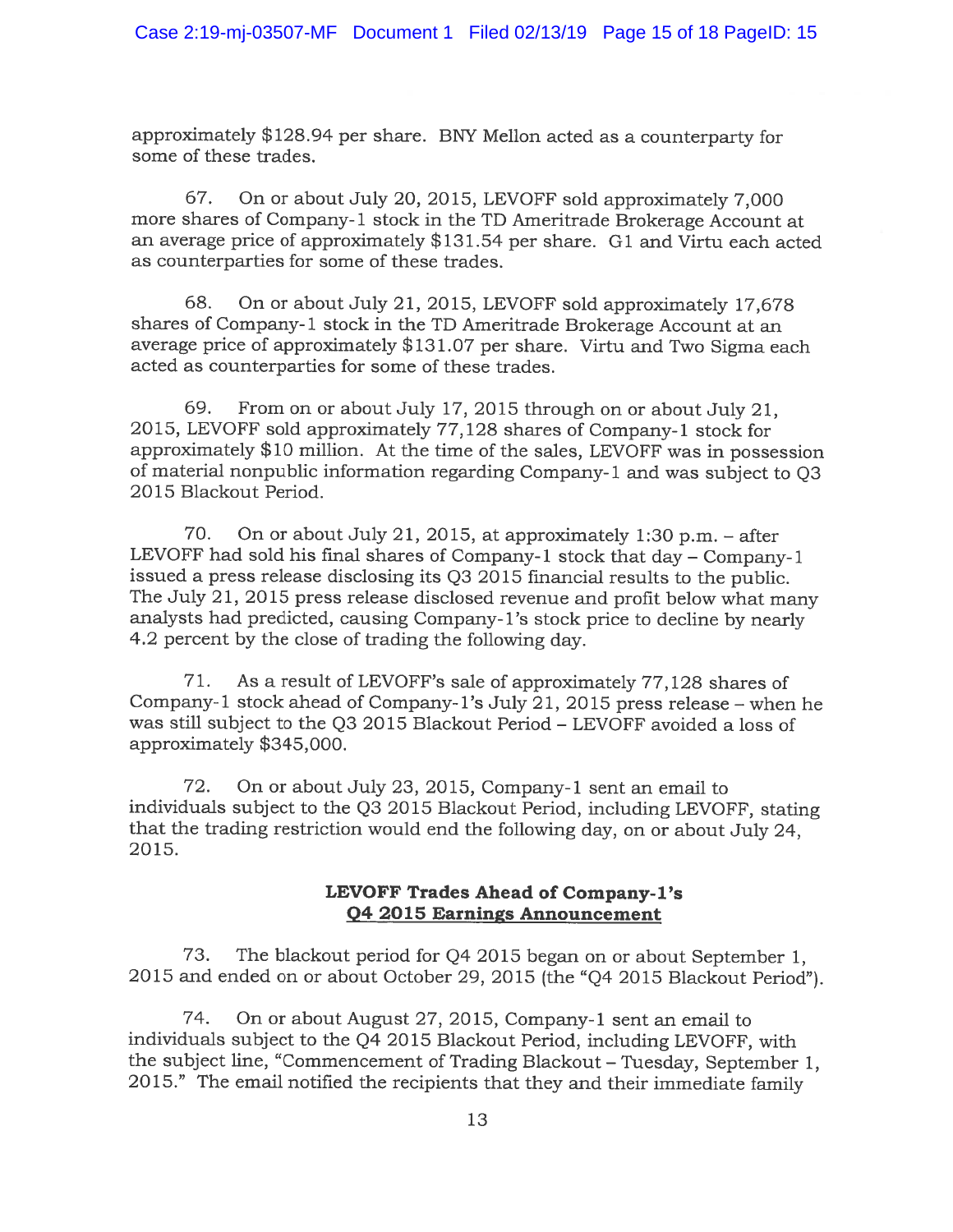members were prohibited from buying or selling Company-1 stock beginning on or about September 1, 2015 until sixty hours after Company-i released its earnings to the public in or around October 2015. The email stated that Company-i's Insider Trading Policy prohibited individuals who possessed or had access to material nonpublic information regarding Company-1 from buying or selling Company-i stock, regardless of whether <sup>a</sup> blackout period was in <sup>p</sup>lace, and provided an email address and <sup>p</sup>hone number to contact with questions.

75. On or about October 12, 2015, members and invitees of the Disclosure Committee, including LEVOFF, received an email attaching Company-i's draft Form 10-K repor<sup>t</sup> for financial year 2015. The email stated that Disclosure Committee members were required to review "the entire Form 10-K" to ensure the disclosures it contained were complete and accurate. Among other things, the draft Form 10-K contained information about Company- i's earnings, including revenue and net profit for financial year 2015.

76. On or about October 13, 2015, members and invitees of the Disclosure Committee, including LEVOFF, received an email attaching draft earnings materials for Q4 2015, including a draft press release, financials, and prepared executive remarks.

77. On or about October 15, 2015, Disclosure Committee members and invitees met at Company- i's headquarters in Cupertino to discuss the draft Form 10-K report. LEVOFF did not attend the meeting or participate by telephone.

78. On or about October 26, 2015, LEVOFF purchased approximately 10,000 shares of Company-1 stock in the TD Ameritrade Brokerage Account at an average price of approximately \$115.70 per share for <sup>a</sup> cost of approximately \$1.15 million. At the time he purchased the Company- <sup>i</sup> securities, LEVOFF possessed material nonpublic information regarding Company-i and was subject to the Q4 <sup>2015</sup> Blackout Period. Two Sigma acted as <sup>a</sup> counterparty for some of these trades.

79. On or about the morning of October 27, 2015, Company-i sent an email to individuals subject to the Q4 2015 Blackout Period, including LEVOFF, informing them that they could resume trading Company-1 securities on or about October 29, 2015. (Company-i's September <sup>2015</sup> Insider Trading Policy reduced the waiting period from sixty hours after Company-1 disclosed earnings to twenty-four hours.) The email also reiterated Company-1's standard prohibition against trading on material nonpublic information.

80. At approximately 1:30 p.m. that afternoon, Company-1 issued a press release disclosing its Q4 2015 financial results to the public. In the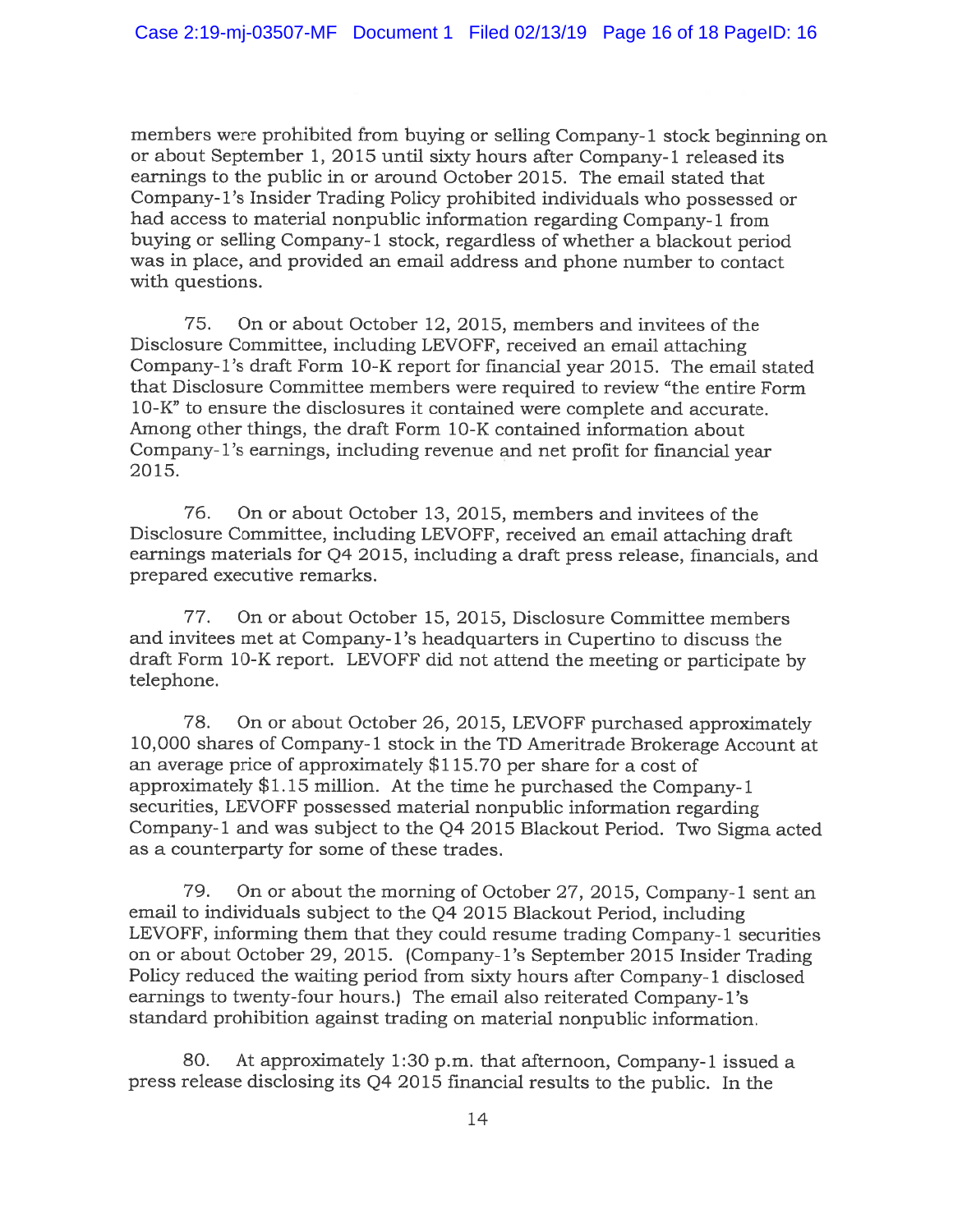October 27, <sup>2015</sup> press release, Company-i announced that Company-i had posted record fourth quarter results, and Company-i's CEO remarked in the disclosure that "Fiscal 2015 was [Company-1's] most successful year ever."

81. On or about October 28, 2015 — before the Q4 2015 Blackout Period had terminated — LEVOFF sold approximately 12,174 shares of Company-i stock in the TD Ameritrade Brokerage Account at an average price of approximately \$116.20 per share, for <sup>a</sup> profit of approximately \$4,700.

# LEVOFF Trades Ahead of Company-i's Q2 2016 Earnings Announcement

82. The blackout period for Q2 2016 began on or about March 1, 2016 and ended on or about April 28, 2016 (the "Q2 2016 Blackout Period").

83. On or about February 25, 2016, Company-1 sent an email to individuals subject to the Q2 <sup>2016</sup> Blackout Period, including LEVOFF. The email — which had the subject line, "Commencement of Trading Blackout — Tuesday, March 1, 2016" — notified the recipients that they and their immediate family members were prohibited from engaging in any transactions involving Company-i stock beginning on that date until twenty-four hours after Company released its earnings in or around April 2016. The email stated that Company- i's Insider Trading Policy prohibited individuals who possesse<sup>d</sup> or had access to material nonpublic information regarding Company-1 from buying or selling Company-i stock, regardless of whether <sup>a</sup> blackout period was in <sup>p</sup>lace, and provided an email address and <sup>p</sup>hone number to contact with questions.

84. On or about April 8, 2016, members and invitees of the Disclosure Committee, including LEVOFF, received an email attaching Company-i's draft Form 10-Q report for Q2 2016. The draft Form 10-O contained information about Company- l's earnings, including revenue and net profit for Q2 2016.

85. On or about April 15, 2016, members and invitees of the Disclosure Committee, including LEVOFF, received an email attaching draft earnings materials for Q2 2016, including <sup>a</sup> draft press release, financials, and prepared executive remarks.

86. Later the same day, the Disclosure Committee met at Company-i's headquarters in Cupertino. LEVOFF, as one of the Disclosure Committee's co chairpersons, attended the meeting in person. During the meeting, the Disclosure Committee reviewed and discussed Company-i's draft earnings materials for Q2 2016.

87. On or about April 21, 2016, LEVOFf sold approximately 4,009 shares of Company-i stock in the TD Ameritrade Brokerage Account at an